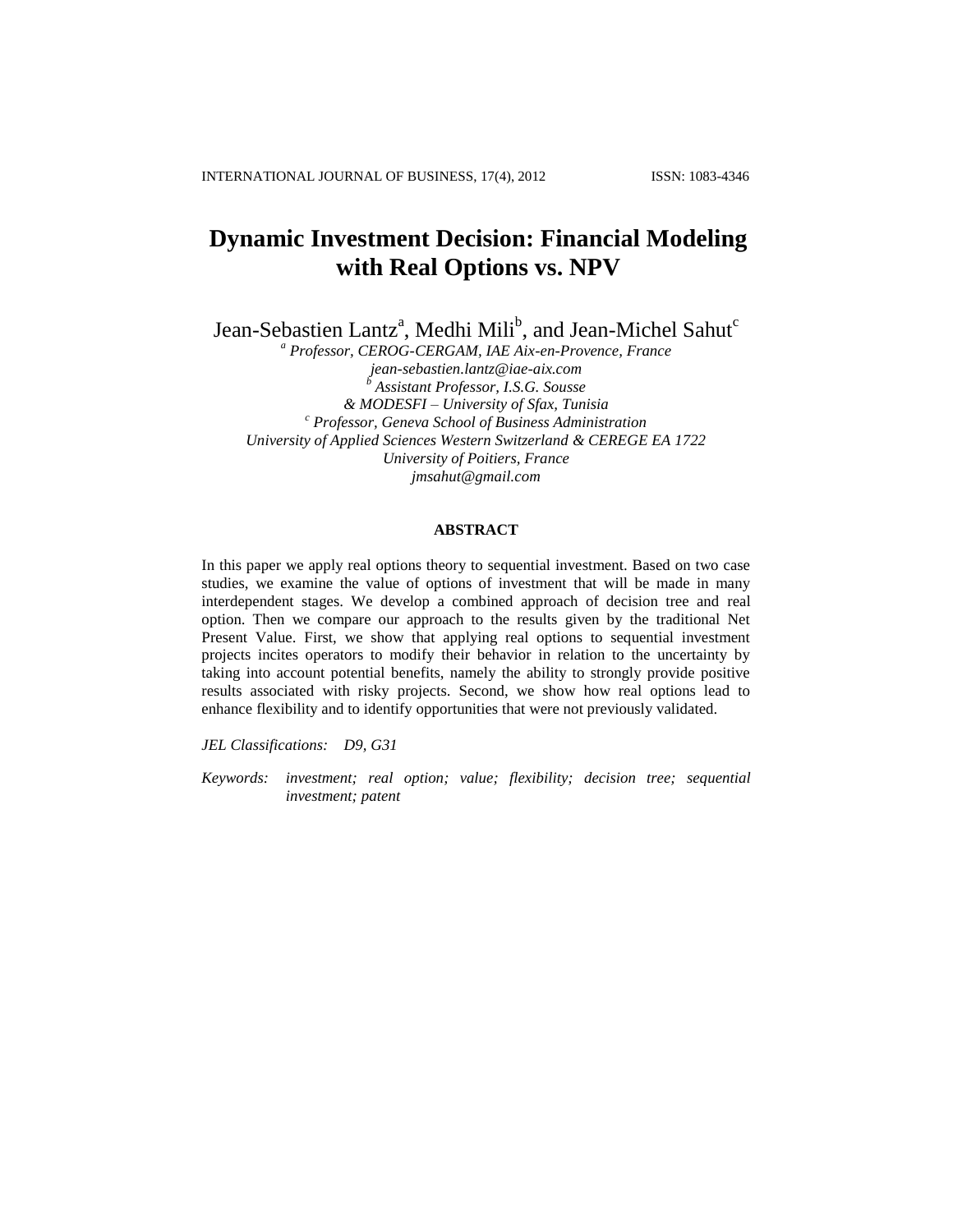### **I. INTRODUCTION**

Investment projects generally consist of several phases of development characterized by uncertainty. For example, the development of a new high speed train depends on the success of research and development phases, the estimated market potential, the reaction of competitors and projects, etc. For drugs, development phases prior to launch involve the search for new molecules, obtaining patents, clinical trials and the approval by regulators. Marketing of products or services is also often a step-by-step process. For example, the successful launch of a basic service (e.g. mobile telephone SMS) may possibly offer the opportunity to market more advanced services (such as mobile telephone MMS). Each phase involves one or more decisions made in the context prevailing at the time of the decision. In addition, decisions depend on each other. The abandonment of the project from any phase does not allow its development. Indeed, if one phase of research and development (R&D) ends in failure, the product or service would never be launched. The capital already invested would therefore be lost. On the other hand, stopping the project at this phase avoids the loss of more capital. The notion of risk is fundamental in analyzing sequential projects and leads us to distinguish two main sources of uncertainty:

 Market uncertainty: Does the market accept the product or service? This uncertainty depends on the ability of the product or service to meet the needs and expectations of consumers. In this case, the probability of success or failure can be understood in a risk-neutral framework as in financial option pricing models of Black and Scholes (1973) or Cox, Ross, and Rubinstein (1979).

• The uncertainty of events: Does R&D business lead to innovation? Will the clinical trials of a new drug be successful? Will the regulatory authority allow the selling of this drug?

To deal with these questions, managers have to assign subjective probabilities to estimate the chances of success of such events based on their knowledge and experience.

In this paper, we seek to better understand these two types of uncertainties through two case studies. In the case study of Servocal, we are only interested in the market uncertainties of a sequential project launch of services for the mobile telephone. While in the case of Medicat, using the development project of a drug, we integrate the uncertainty associated with the events of this project. In the literature, few studies have examined the impact of sequential investment projects and interdependence on the value of a portfolio of real options. Trigeorgis (1993) was among the first to study the implications of interdependence and to establish the non-additivity of real option values. His analysis is based on a series of options written on the same underlying asset, but the reality applications request different assets for each option in the portfolio.

Vishwanath (1992) derived sufficient conditions for the application of relatively simple rules to solve the problem of optimal sequential investing in a collection of investment projects. She considers projects that must be exercised, and the benefits of which are mutually independent. She highlights the limitations inherent in the application of dynamic programming which is a complex task and brings only small economic overview.

Childs, Ott, and Triantis (1998) proposed a more comprehensive study of the interdependence between the valuation of real options and investment sequence. They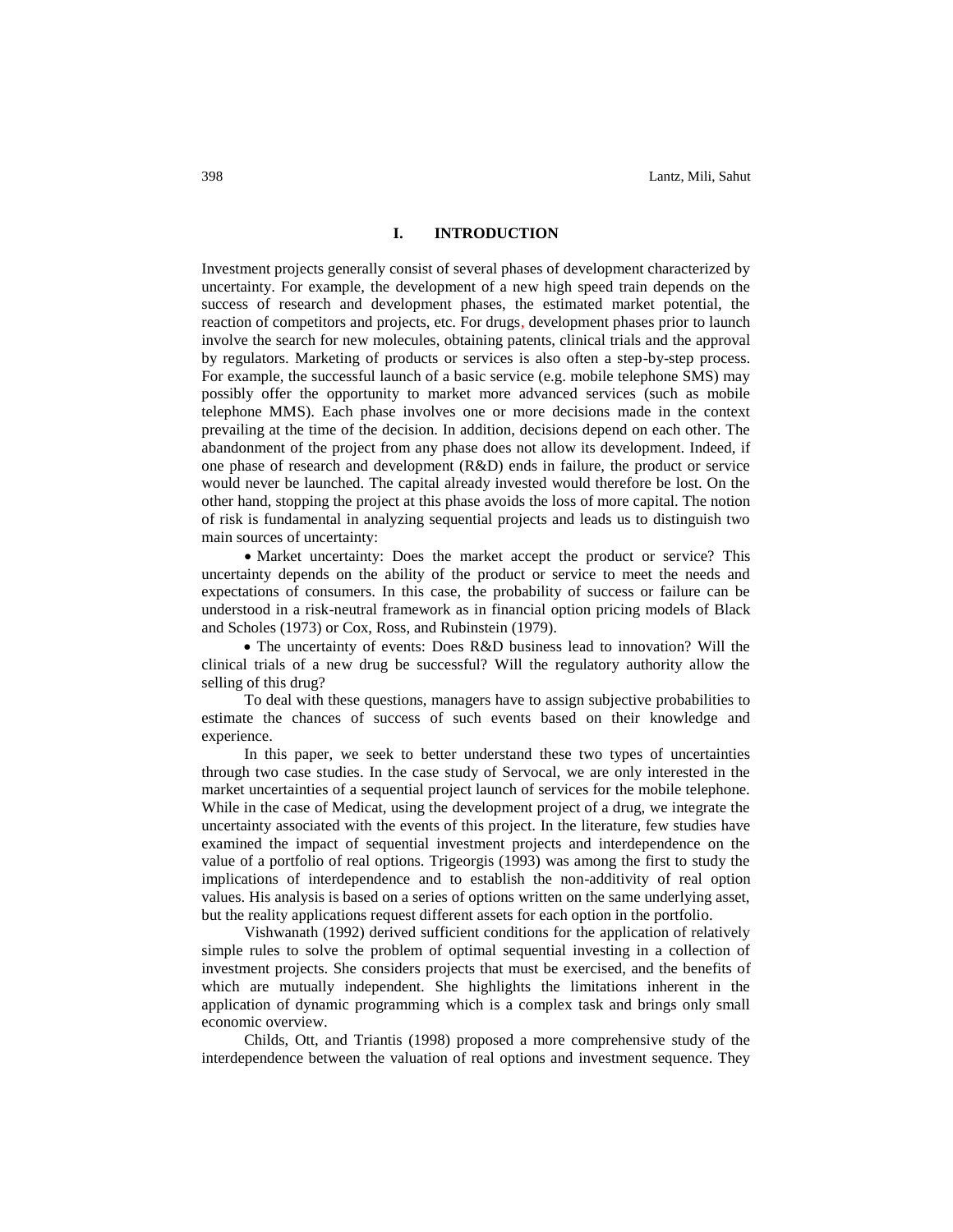described problems where the form of interdependence between projects ranges from mutual exclusivity to perfect complementarities. However, their analysis is limited to projects "mutually exclusive". Their results show that it is not always desirable to exercise first the more expensive option.

Smith and Thompson (2006) study the impact of sequential investment and active management on the value of a portfolio of real options. The options are assumed interdependent, so that the exercise of an option is supposed to produce, in addition to its intrinsic value based on an underlying asset determined, additional information on the values of other options based on related assets. By making an application in the field of oil exploration, they conclude that dependence increases the variance of potential outcomes; it also increases the expected value of the integrated portfolio of options and increases the cost of an optimal management. They suggest that the stochastic dynamic programming techniques can be used to determine the optimal sequence of investments. Given some plausible restrictions on the structure of information, they show that the optimal dynamic program can be identified and implemented through policies relatively simple to execute. In their work, they were able to deduce exact analytical expressions for the implied value of the portfolio, which allows the value of active management to be assessed directly.

One of the larger problems faced by managers is the correct evaluation of sequential investment opportunities. In this context, Costa et al. (2007) suggests that the traditional method of evaluation and decision-making is to calculate the expected value of future scenarios mapped out using a decision tree. Its major drawback is that the appropriate discount rate is difficult to estimate because it changes continuously over the nodes of the tree. They propose an approach for evaluating investment options for sequential study of an integrated project of conventional oil. The sequence of decisions found differs from those provided by the traditional net present value (NPV). They conclude that increased volatility increases the value of flexibility necessary to adapt the project to the new environment and that the strategy of the project in phases can increase its value.

Leiblein and Ziedonis (2007) examine the application of real options theory of investment decision sequence. To develop criteria of decision, they discriminate between investments that provide growth options from those that confer deferral options. They also introduce a conceptual model that explains the adoption of technology as a sequence of embedded options. During the introduction of each successive generation of technology, the company may either defer investment and wait for future generations or invest immediately for an experience that offers a claim on the adoption of subsequent generations. Their results show that the deferral and the option value growth depend on the magnitude, frequency and uncertainty of change and intergenerational nature of rivalry.

Stoverink and Madlener (2011) studied the economic feasibility of building a power plant in Turkey using the real options theory. Their objective was to determine the value of real options sequential nature of the power station project in question. To this end, they developed an investment model based on sequential binomial tree model of Cox et al. (1979). Considering a four-step analysis, they found that the application of real options analysis can be very useful, especially for strategic planning projects. The relatively high value of the option relative to the net present value (NPV) of the project indicates that the flexibility of reaction during the project, depending on market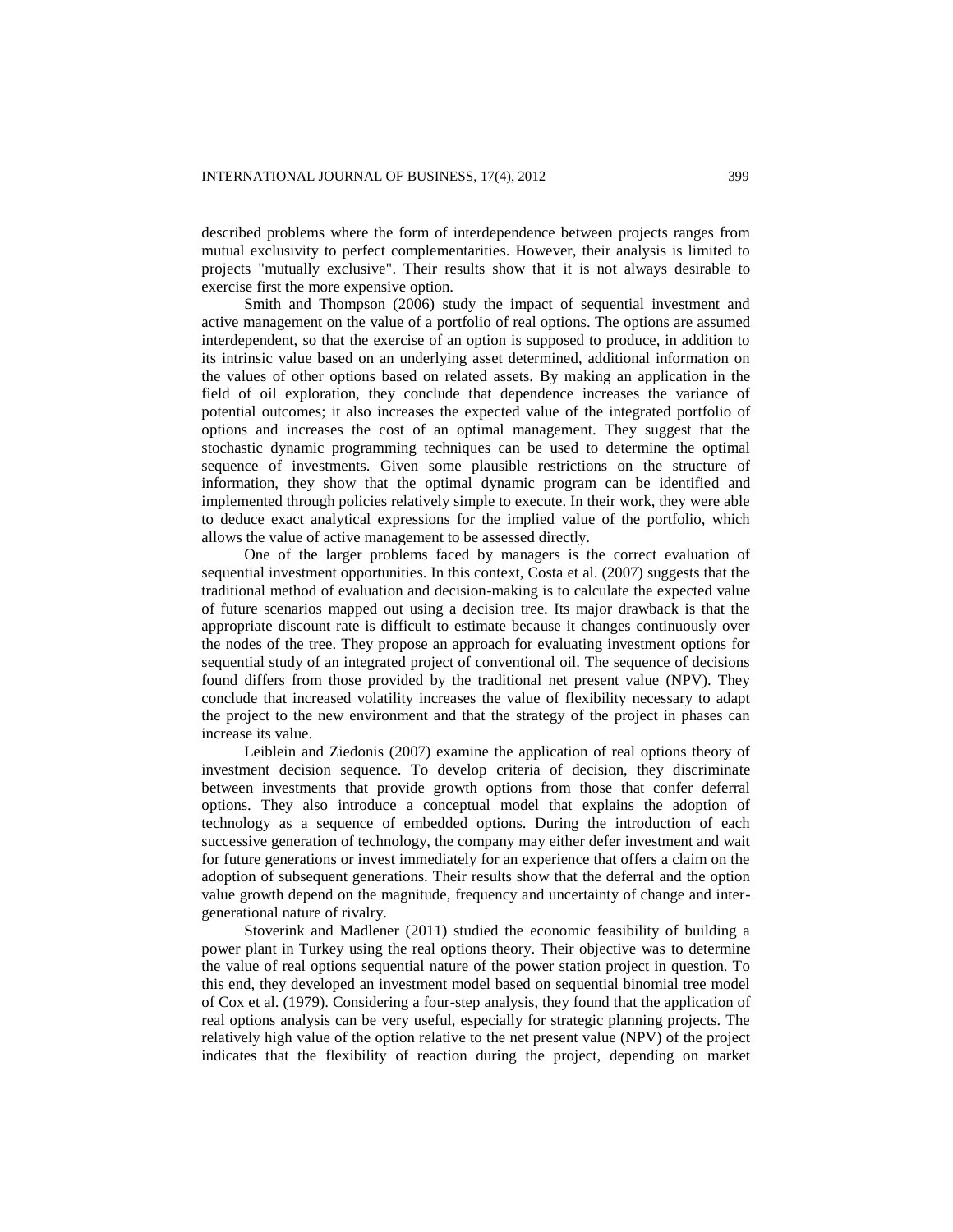developments, can be ascribed substantial value. Another advantage of applying real options to sequential investments is that they also provide, in addition to the option value of investment, the optimal strategy for exercising the option. The revelation of the possibilities of action and examination allows a rethinking of the conventional calculation of the NPV of such projects.

Tamada and Tsai (2007) consider a sequential investment problem in two steps where the manager desires to cancel the project if it fails in its first stage. They assume that they cannot, at first, observe the result of the first stage. They propose two approaches to investment procedure. First is the integration procedure where just one agent is responsible for the investment in two stages. Second is a separation, where two different agents are responsible for the two stages of investment. The integration results in lower wage costs and a significant effort in both stages to get the correct information to cancel the project. The separation may have some advantage in terms of cost information. They show that when the cost of effort in the first stage is sufficiently low, the leader prefers the separation because the agent's first step has less incentive to lie about the results.

In this paper, we apply real options theory to sequential investment. Based on two case studies, we examine the value of options of investment that will be made in many interdependent stages. We develop a combined approach, decision tree and real option. Then, we compare our approach to the results given by the traditional Net Present Value. In the first section we propose the case of "Servocal". In the next, we present the case of "Medica". The last section concludes.

#### **II. "SERVOCAL" CASE**

The company Servocal plans to offer voice services to mobile operators in an emerging country, the Bodistan via a multiservice platform (denoted MS). This investment includes a server (SER), systems for voice (SV), the cost of installing and operating license. Currently, three operators (Astral, GlobalTel and Bluesia) have expressed interest in marketing the services of Servocal.

After analyzing the needs of each of its potential customers, it defined the structure of service prices of its platform as follows: bills for customers will be developed using a simple matrix that applies a fixed price for each type of service.

A market study has set the initial prices and has predicted traffic patterns. In order to stimulate demand and prevent the entry of competitors in this market, Servocal will decrease the selling price of 15% per year from the second year.

| Type      | Tariff | Percentage |  |
|-----------|--------|------------|--|
| Service 1 | 0.02   | 2%         |  |
| Service 2 | 0.08   | 23%        |  |
| Service 3 | 0.10   | 17%        |  |
| Service 4 | 0.06   | 48%        |  |
| Service 5 | 0.04   | 10%        |  |

Tariffs / min in euros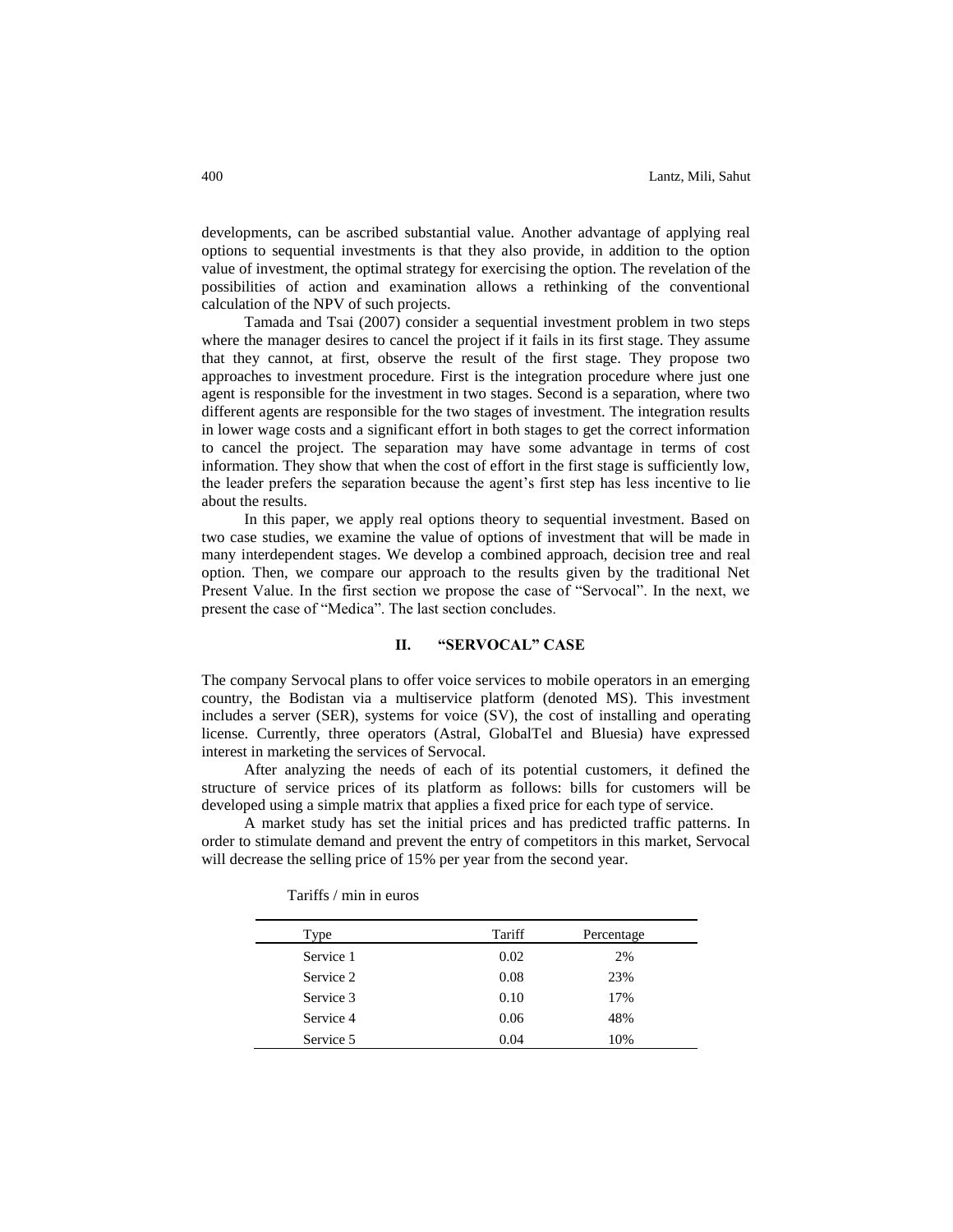Traffic forecasts (million minutes)

| Year    |          |           | ◡        | $\overline{\phantom{a}}$ |
|---------|----------|-----------|----------|--------------------------|
| `raffic | $\Omega$ | 00<br>.00 | $0.00\,$ | .00                      |

Capital expenditures (CAPEX) include:

• A server  $(8,800 \text{ K } \in)$ 

• 2 vocal servers (each VS of 2,500 K  $\epsilon$ ) the first year, an additional VS in the second year and 3 SV in the third year,

• The cost of installation, programming and server configuration (500 K  $\epsilon$ ),

 The cost of the license granted by the local authority control for a period of five years is 1,200 K  $\epsilon$ .

Investments are amortized linearly over the remaining life of the project because as there is no second-hand market for this type of very specific investment, they cannot be resold. The residual value is zero.

Operational costs (OPEX), selling and general break down as follows:

- Maintenance costs ( $k \in 8$  for each VS),
- Technical personnel costs ( $K \in 5$  per month),
- Billing costs of 0.25% of gross revenues,
- Overhead: 5,000 K  $\epsilon$  plus 3% of gross revenues,
- Commissions on sales are 6.5% of gross revenues.

We retained for analytical purposes, an average tax rate on profits of 35%. The risk-free rate is 5%. The cost of debt before tax is 8% and on equity is 17%. 45% of the business is financed by debt. The profitability of this project is evaluated by reporting eventual deficits on the tax base of the following year.

#### **A. Determination of Project Revenue**

We first calculate an average price per minute for all services according to their price and consumption patterns that we consider (for simplicity) stable for 5 years.

| Type                   | Weight | Price/minute | Adjusted Price/min |
|------------------------|--------|--------------|--------------------|
| Service 1              | 2%     | 0.02         | 0.0004             |
| Service 2              | 23%    | 0.08         | 0.0184             |
| Service 3              | 17%    | 0.10         | 0.0170             |
| Service 4              | 48%    | 0.06         | 0.0288             |
| Service 5              | 10%    | 0.04         | 0.0040             |
| Average Price / Minute |        |              | $0.0686 \in$       |

Calculate the price / minute

The turnover is obtained by multiplying traffic (volume in million minutes) by the average price per minute which declined 15% per year from the second year.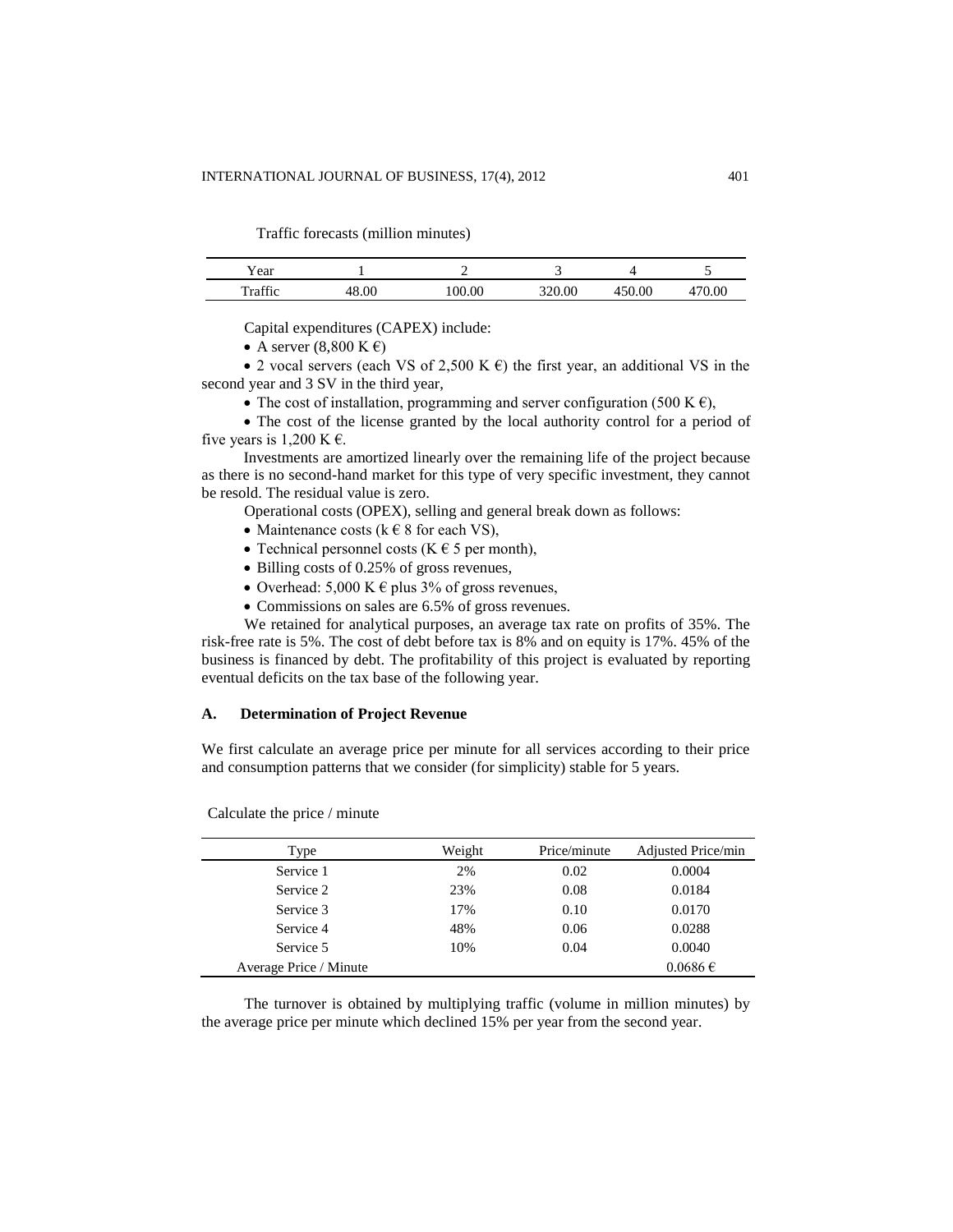Turnover (in millions)

| Year                      |        |        |        | 4      |        |
|---------------------------|--------|--------|--------|--------|--------|
| Traffic (million minutes) | 48.00  | 100.00 | 320.00 | 450.00 | 470.00 |
| Price                     | 0.0686 | 0.0583 | 0.0496 | 0.0421 | 0.0358 |
| Turnover                  | 3.29   | 5.83   | 15.86  | 18.96  | 16.83  |

The traffic curve has an "S" shape characteristic of the diffusion of services subject to network externalities (or effects). Indeed, when a product or service characterized by such effects is launched, market penetration is characterized by a diffusion function with an S-shape which outlines the various stages of the adoption process (Goolsbee, 2005). At first, the number of users is low. It slowly increases to a point where it takes off (inflection point), then reaches a maximum speed of diffusion. The rate of diffusion decreases then because the potential development of the population is becoming less important. When the entire target population adopted the innovation, the market is at saturation.

As a result, the financial evaluation of investment projects subject to such effects is particularly difficult with conventional methods of evaluation, such as NPV, given the large uncertainties on the number of future users, and therefore sales. If the company manages to exploit these effects, the number of users actually grows exponentially, otherwise the project fails.

Investment projects with network effects are particularly risky because they require reaching a critical mass of users so that their cash flows are seen to be positive without guaranteeing their profitability.

Given the continued decline in prices, increasing the number of minutes sold can no longer counterbalance at period 5, and therefore sales decline.

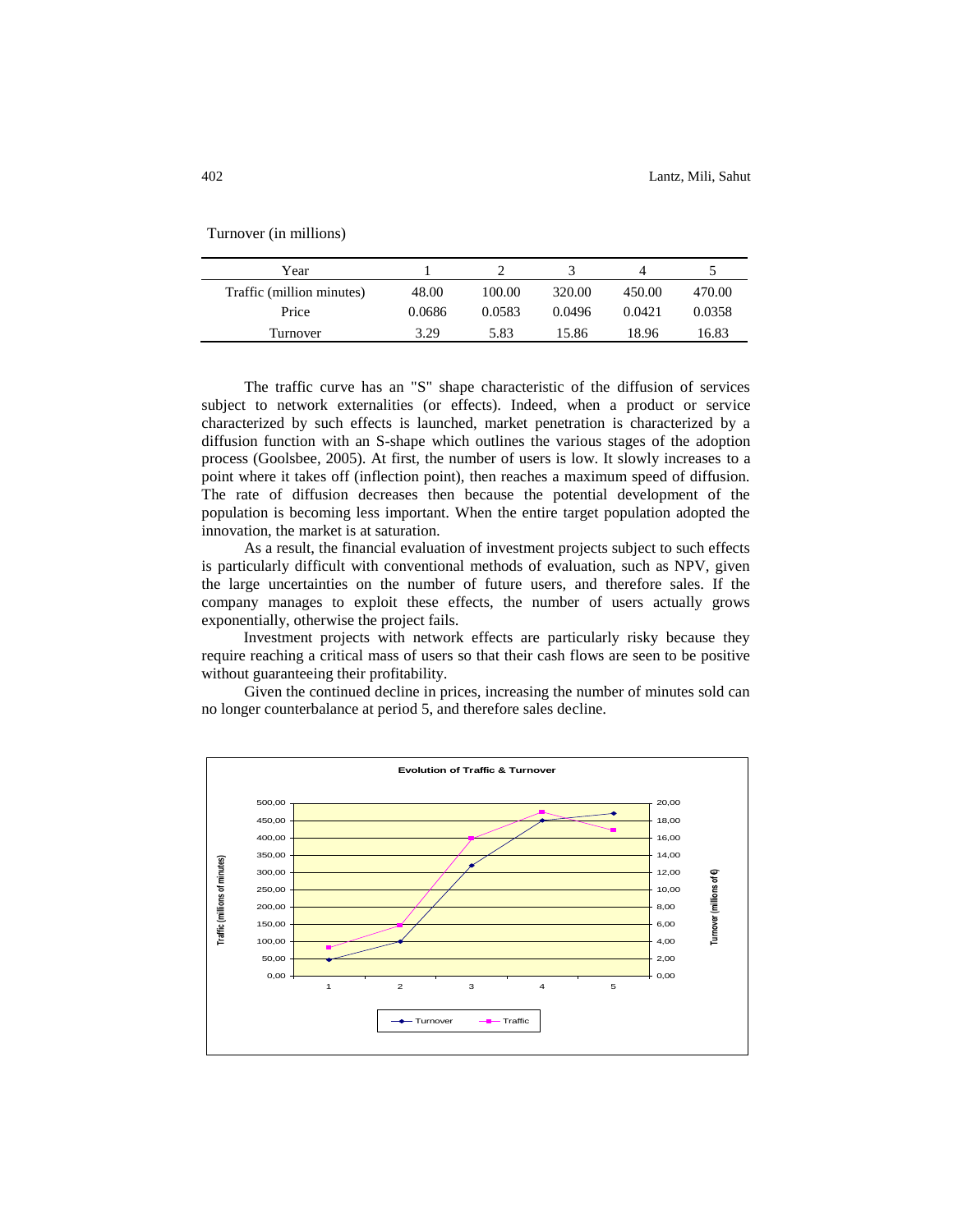# **B. Investment and Operational Cost**

|  | Investments in $K \in$ |  |  |
|--|------------------------|--|--|
|--|------------------------|--|--|

| mocoments in Re   |          |       |       |
|-------------------|----------|-------|-------|
| Year              | $\theta$ |       |       |
| Server            | 8,800    |       |       |
| VS                | 5,000    | 2,500 | 7,500 |
| Patent            | 1,200    |       |       |
| Installation      | 500      |       |       |
| Total investments | 15,500   | 2,500 | 7,500 |

 The depreciation is linear in the remaining life of the project given the inability to resell the equipment.

| Amortization ( $K\epsilon$ ) |       |       |       |       |       |
|------------------------------|-------|-------|-------|-------|-------|
| Year                         |       |       |       |       |       |
| Ι1                           | 3,100 | 3,100 | 3,100 | 3,100 | 3,100 |
| 12                           |       | 625   | 625   | 625   | 625   |
| I 3                          |       |       | 2,500 | 2,500 | 2,500 |
| Total                        | 3,100 | 3,725 | 6,225 | 6,225 | 6,225 |

Io: investment made at date 0.

 Maintenance costs are proportional to the number of VS while technical personal expenses are fixed.

| Operational costs in $K\epsilon$ |    |    |     |     |     |
|----------------------------------|----|----|-----|-----|-----|
| Year                             |    |    |     |     |     |
| Number of VS                     |    |    |     |     |     |
| Maintenance costs                | 16 | 24 | 48  | 48  | 48  |
| Personnel expenses               | 60 | 60 | 60  | 60  | 60  |
| Total operating costs            | 76 | 84 | 108 | 108 | 108 |

# C. **Income Statement**

| Year                        |       |       |        | 4      |        |
|-----------------------------|-------|-------|--------|--------|--------|
| Turnover                    | 3,293 | 5.831 | 15.860 | 18.958 | 16,831 |
| Operation costs             | 76    | 84    | 108    | 108    | 108    |
| Amortization                | 3,100 | 3.725 | 6.225  | 6.225  | 6,225  |
| <b>Operating Income</b>     | 117   | 2.022 | 9.527  | 12.625 | 10,498 |
| <i>Operating Margin</i> (%) | 3.5%  | 34.7% | 60.1%  | 66.6%  | 62.4%  |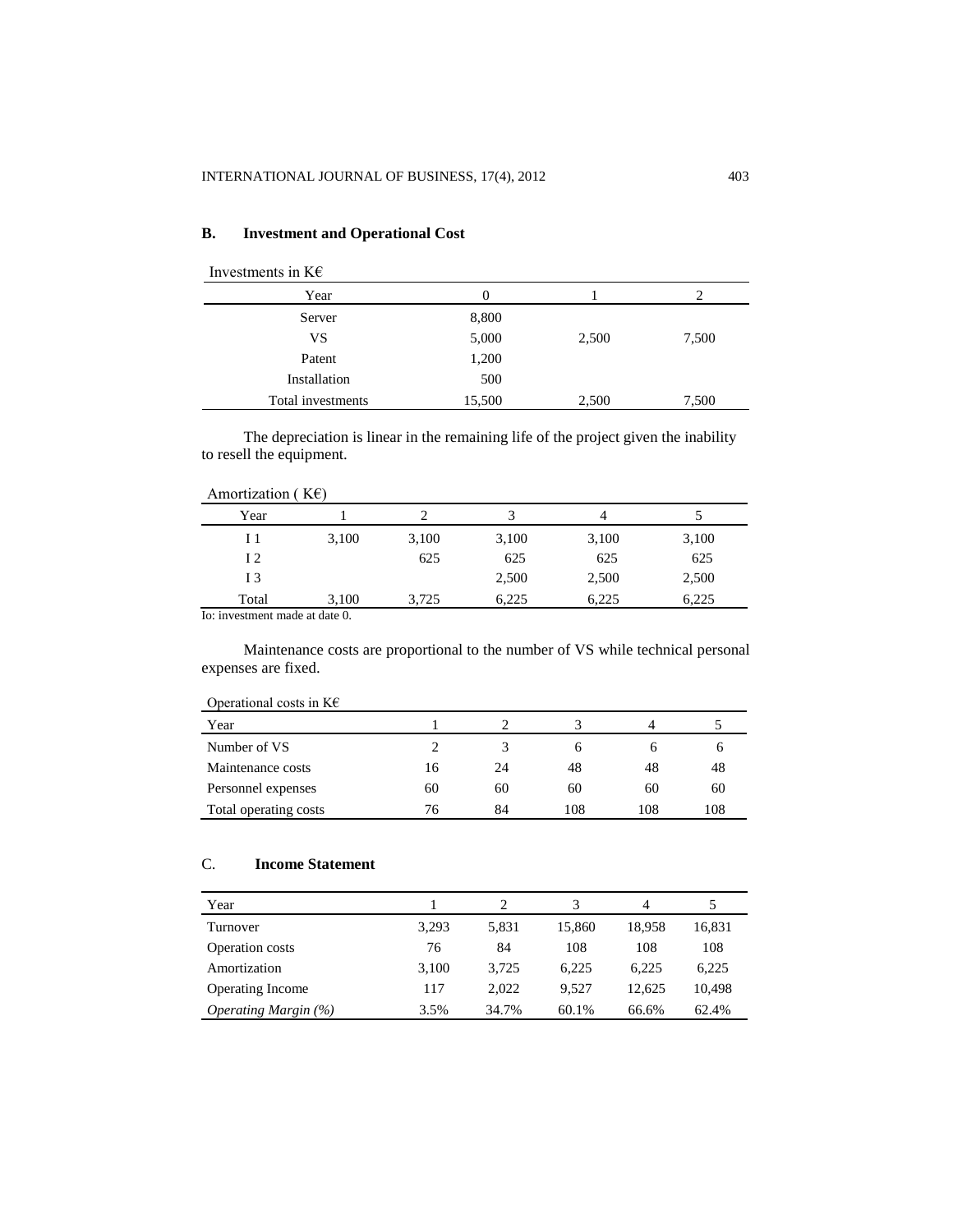| Distribution costs                       | 214      | 379      | 1 031 | 1 232 | 1 0 9 4 |
|------------------------------------------|----------|----------|-------|-------|---------|
| Billing costs                            | 8        | 15       | 40    | 47    | 42      |
| General and administrative costs         | 5.099    | 5.175    | 5.476 | 5.569 | 5.505   |
| Subtotal                                 | 5.321    | 5.569    | 6.546 | 6.848 | 6.641   |
| Earning before interest and taxes (EBIT) | $-5.204$ | $-3.547$ | 2.981 | 5.777 | 3.857   |
| Exploitation Margin $(\%)$               | $-158%$  | $-61%$   | 19%   | 30%   | 23%     |

 This gives an operating loss in the first two years, which is the necessary time to reach a critical consumption level of minutes. Then it increases strongly before bending under the impact of price reductions.

The carriage of deficits consists of reducing the tax base of the following year when operating income is negative. This report contributes to improving the profitability of this project. Since period 4, the firm has paid almost no taxes despite the exceptional level of operating income (5,777).

| Taxation                                                    |          |          |          | 4     |       |
|-------------------------------------------------------------|----------|----------|----------|-------|-------|
| Tax Base                                                    | $-5.204$ | -8.751   | $-5.770$ |       | 3,857 |
| Corporate taxes                                             | $\theta$ | 0        |          |       | 1.350 |
| Before<br>Earnings<br>Interest<br>After<br>Taxes<br>(EBIAT) | $-5.204$ | $-3.547$ | 2.981    | 5.774 | 2,507 |
| Net income margin $(\%)$                                    | $-158%$  | $-61%$   | 19%      | 30%   | 15%   |

# **D. Weighted Average cost of Capital (WACC)**

In order to provide updated cash flows, it is necessary to determine first the weighted average cost of capital of the firm. When the project is on the same level of economic risk as the company, it can be calculated from the cost of equity and corporate debt weighted by the share of each element in the total. This method leads to two remarks:

• The project must be within the same industry as the firm or, more generally, the evolution of its gross operating surplus (GOS) should be roughly constant,

• The choice of the average cost of capital assumes that the project is funded in the same proportion as the firm or that it is funded differently but its impact negligible. Mathematically, the average cost of funding sources (with the inclusion of tax benefits for corporate debt) weighted by the financing structure (respective percentage of equity and debt financing in the total Company):

| Determine the WACC      |        |
|-------------------------|--------|
| Cost of debt before tax | 8%     |
| Cost of debt after tax  | 5.20%  |
| Cost of Equity          | 17%    |
| % of Debt               | 45%    |
| % of Equity             | 55%    |
| WACC                    | 11.69% |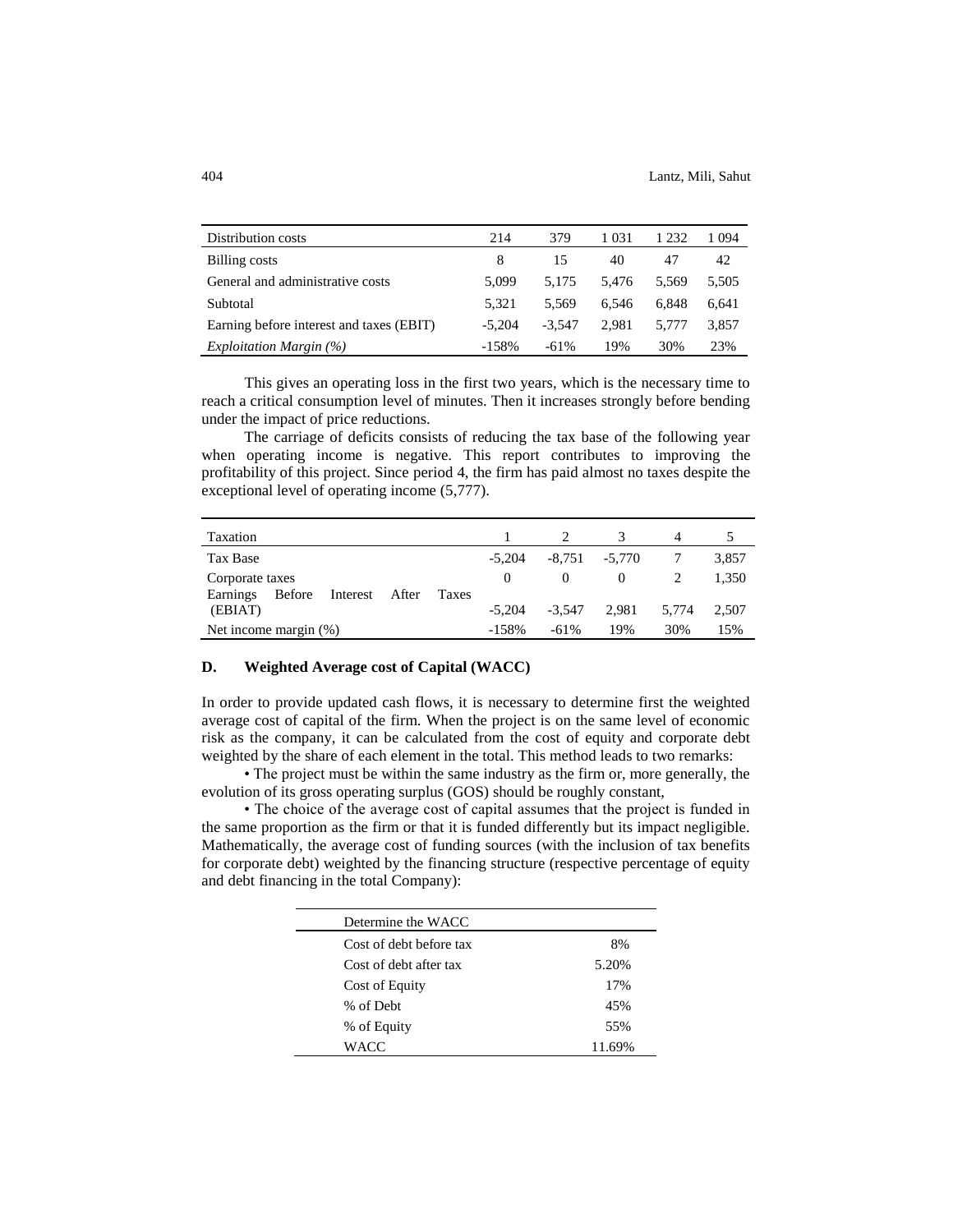# **E. Cash Flows and NPV**

Cash flows are calculated from net income (EBIAT) to which we add Amortization. Cash flows are discounted at WACC, while investments are discounted at risk free rate account. Deferring the payment of the expenditure investment in time, gives the company the opportunity to invest those funds at the Risk-free interest rate (Luehrman, 1998).

Cash flows and investment form the free cash flows. The cumulative free cash flows are the NPV. As the NPV is negative, the project should not be initiated under this criterion.

| <b>WACC</b>                              | 11.69%    |           |                     |           |           |          |
|------------------------------------------|-----------|-----------|---------------------|-----------|-----------|----------|
| Year                                     | 0         | 1         | 2                   | 3         | 4         | 5        |
| <b>EBIAT</b>                             |           | $-5,204$  | $-3,547$            | 2,981     | 5,774     | 2,507    |
| Amortization                             |           | 3,100     | 3,725               | 6,225     | 6,225     | 6,225    |
| Cash Flows                               |           | $-2,104$  | 178                 | 9,206     | 11,999    | 8,732    |
| Cash Flows discounted                    |           | $-1,884$  | 143                 | 6,607     | 7.711     | 5,024    |
| Investment                               | $-15,500$ | $-2.500$  | $-7.500$            |           |           |          |
| Investment discounted                    | $-15,500$ | $-2.381$  | $-6,803$            |           |           |          |
| Free cash flows discounted               | $-15,500$ | $-4,265$  | $-6,660$            | 6,607     | 7.711     | 5,024    |
| Cumulative free cash flows<br>discounted | $-15,500$ | $-19.765$ | $-26.425$           | $-19,817$ | $-12,107$ | $-7,083$ |
|                                          |           |           |                     |           |           |          |
| Cash Flows discounted                    |           |           | 17,601 K $\epsilon$ |           |           |          |

#### **F. Integration of Other Development Phases**

Investment  $-24,684 \text{ K}\epsilon$ NPV  $-7,083$  K $\epsilon$ 

The project of the company "Servocal" includes two additional phases. In three years, the company will have the opportunity to make an additional investment for data services because of its position already acquired on the market. Then, in 5 years, it will sell multimedia services to market (numbers in millions of euros):

|                        | Inv.   | Inv. dis. in $0$ | $CF$ dis. in. $0$ | <b>PNV</b> |
|------------------------|--------|------------------|-------------------|------------|
| $1st$ Phase            | 24.68  | 24.68            | 17.60             | $-7.08$    |
| $2sc$ Phase in 3 years | 80     | 69.11            | 70                | 0.89       |
| $3rd$ Phase in 5 years | 140    | 109.69           | 115               | 5.31       |
| Total                  | 244.68 | 203.48           | 202.60            | $-0.88$    |

Inv. dis.. : Investment discounted at risk free rate of 5%. We discount investments by the risk-free rate because by delaying discharge of capital expenditure over time, the company has the opportunity to invest those funds at the risk free interest rate (Luehrman, 1998). FC dis. in 0: discounted cash flows at date 0.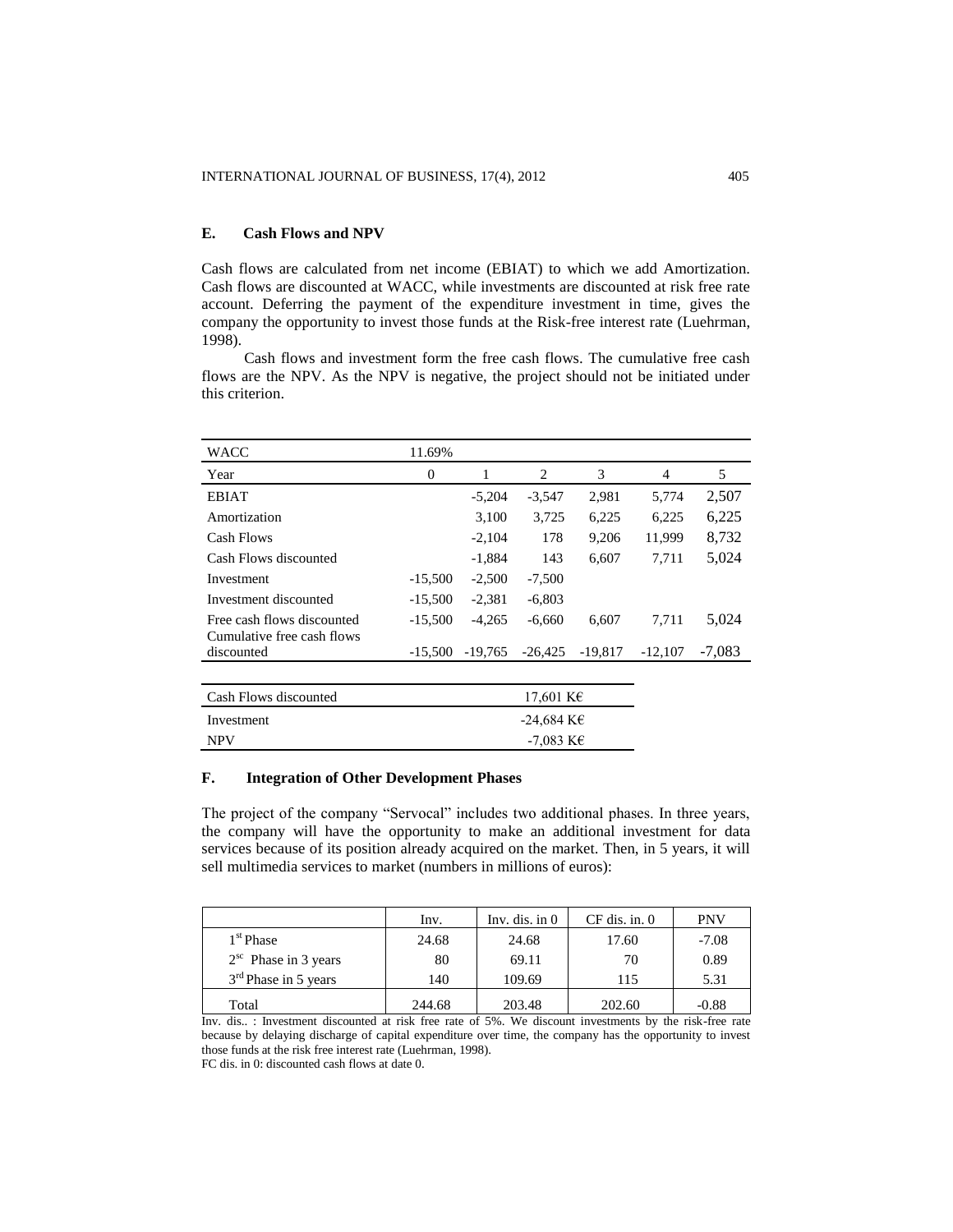These two additional projects have a positive NPV but these do not offset the NPV of the first phase, and do not result in an overall positive NPV (-0.88). This criterion should lead to reject this project

This evaluation by the overall NPV does not account for the flexibility offered by the different project phases. Indeed, if the state of nature is unfavorable in 3 years (5 years, respectively), the second (resp. third) phase will not be realized.

So there are two calls (growth option), with maturities 3 and 5 years respectively, which may be exercised by making additional investments. It is in fact a composed option as the launch of the third phase will be undertaken if the second phase has been previously implemented.

It is therefore necessary to evaluate this compound growth option in order to check how it affects the overall NPV of the project, called Adjusted NPV (ANPV).

In this context the NPV of the investment proposal is:

 $ANY = NPV$  (active phase 1) + value of the call made for phases 2 and 3.

We propose to evaluate this call by the binomial model of Cox, Ross and Rubinstein (1979). First, we develop the tree of the project cash flows for the two phases. For simplification, the number of periods chosen equals to the maturities of options.

| Variable                         | Description                                      |        | $2eme$ Phase   | 3 <sup>ème</sup> Phase |  |  |  |
|----------------------------------|--------------------------------------------------|--------|----------------|------------------------|--|--|--|
| S                                | Present value of cash flows                      |        | 70             | 115                    |  |  |  |
| T                                | Maturity of option (years)                       |        | 3              | 5                      |  |  |  |
| $\sigma$                         | Standard deviation of cash flows<br>(volatility) |        | 40%            | 40%                    |  |  |  |
| $\mathbf r$                      | Risk free rate                                   |        | 5%             | 5%                     |  |  |  |
| Nb_per                           | Number of periods                                |        | 3              | 5                      |  |  |  |
| t                                | Number of years / number of periods              |        | $\mathbf{1}$   | $\mathbf{1}$           |  |  |  |
| Rh                               | adjusted risk-free rate: $(1+r)t$                |        | 1.05           | 1.05                   |  |  |  |
| up                               | Exp ( $\sigma \times t^{0,5}$ )                  |        | 1.4918         | 1.4918                 |  |  |  |
| down                             | $1/\text{up}$                                    |        | 0.6703         | 0.6703                 |  |  |  |
| Pu                               | $(Rh\text{-down}) / (up\text{-down})$            |        | 0.4622         | 0.4622                 |  |  |  |
| Pd                               | $1-Pu$                                           |        | 0.5378         | 0.5378                 |  |  |  |
| Phase 2: Evolution of cash flows |                                                  |        |                |                        |  |  |  |
|                                  | $\theta$                                         | 1      | $\overline{2}$ | 3                      |  |  |  |
| $\boldsymbol{0}$                 | 70.00                                            | 104.43 | 155.79         | 232.41                 |  |  |  |
| 1                                |                                                  | 46.92  | 70.00          | 104.43                 |  |  |  |
| 2                                |                                                  |        | 31.45          | 46.92                  |  |  |  |
| 3                                |                                                  |        |                | 21.08                  |  |  |  |

The parameters of the binomial model are: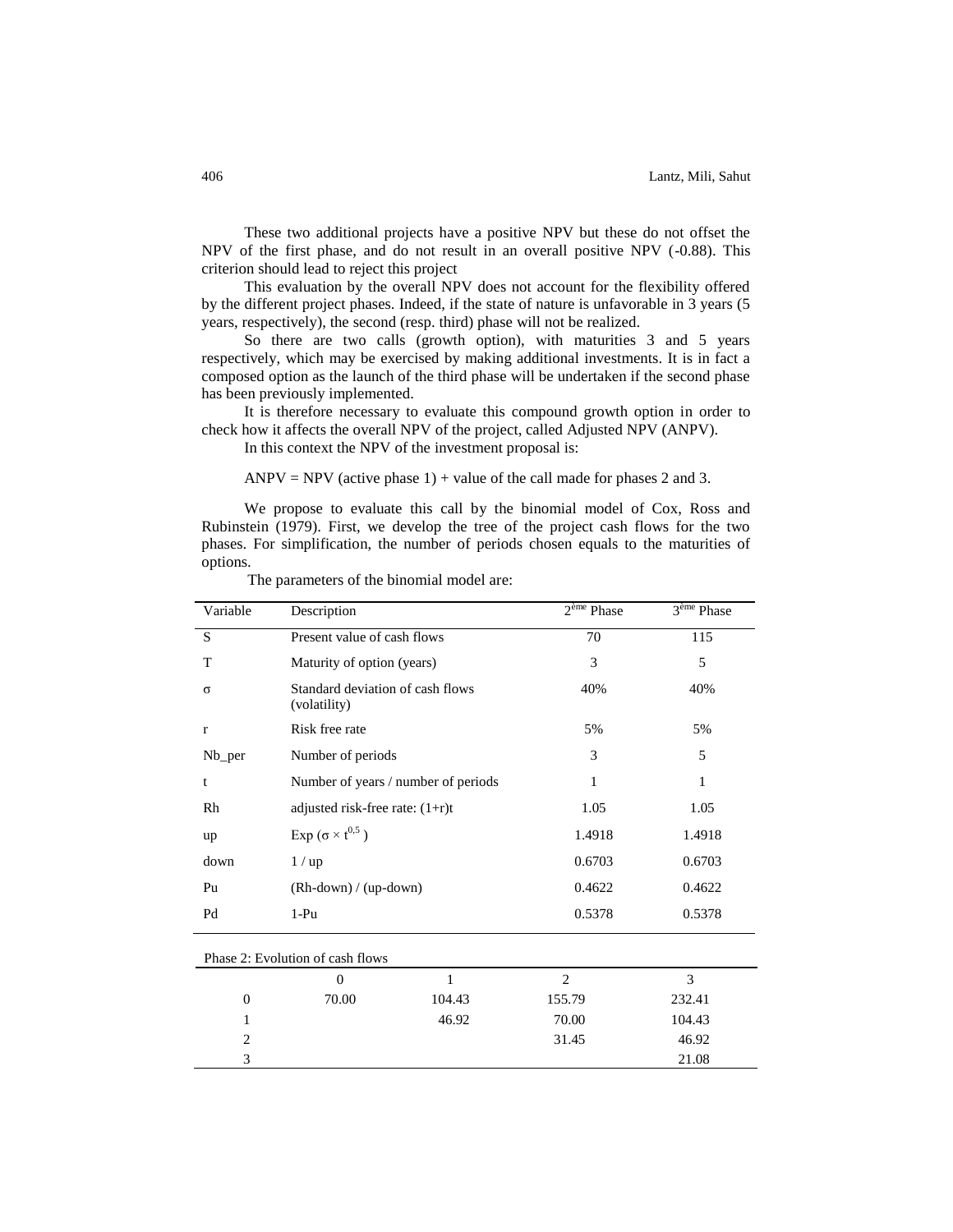|                | $\Omega$ |        | $\mathfrak{D}_{\mathfrak{p}}$ | 3      | $\overline{4}$ |        |
|----------------|----------|--------|-------------------------------|--------|----------------|--------|
| $\overline{0}$ | 115.00   | 171.56 | 255.94                        | 381.81 | 569.60         | 849.74 |
|                |          | 77.09  | 115.00                        | 171.56 | 255.94         | 381.81 |
| $\overline{c}$ |          |        | 51.67                         | 77.09  | 115.00         | 171.56 |
| 3              |          |        |                               | 34.64  | 51.67          | 77.09  |
| $\overline{4}$ |          |        |                               |        | 23.22          | 34.64  |
|                |          |        |                               |        |                | 15.56  |

Phase 3: Evolution of cash flows

To better understand the process, we first evaluate the two options as though they were disjoint. To obtain the value of the call of the third phase, we begin with the terminal value in period 5. In a risk neutral framework, the value at each node is calculated as the discounted expectation of the two possible values of the option.

|                | $\sigma$ $\mu$ <sub>1</sub> , $\mu$ <sub>1</sub> , $\mu$ <sub>1</sub> , $\sigma$ <sub>1</sub> , $\sigma$ <sub>1</sub> , $\sigma$ <sub>1</sub> , $\sigma$ <sub>1</sub> , $\sigma$ <sub>1</sub> , $\sigma$ <sub>1</sub> , $\sigma$ <sub>1</sub> , $\sigma$ <sub>1</sub> , $\sigma$ <sub>1</sub> , $\sigma$ <sub>1</sub> , $\sigma$ <sub>1</sub> , $\sigma$ <sub>1</sub> , $\sigma$ <sub>1</sub> , $\sigma$ <sub>1</sub> , $\sigma$ <sub>1</sub> , $\sigma$ <sub>1</sub> , $\sigma$ <sub>1</sub> , $\sigma$ <sub>1</sub> , $\sigma$ <sub>1</sub> , $\sigma$ <sub>1</sub> , $\sigma$ <sub>1</sub> , |       |        |        |        |        |
|----------------|-------------------------------------------------------------------------------------------------------------------------------------------------------------------------------------------------------------------------------------------------------------------------------------------------------------------------------------------------------------------------------------------------------------------------------------------------------------------------------------------------------------------------------------------------------------------------------------------------|-------|--------|--------|--------|--------|
| I5             | 140 (exercice price)                                                                                                                                                                                                                                                                                                                                                                                                                                                                                                                                                                            |       |        |        |        |        |
| Call           | $\Omega$                                                                                                                                                                                                                                                                                                                                                                                                                                                                                                                                                                                        |       | 2      | 3      | 4      |        |
| 0              | 42.04                                                                                                                                                                                                                                                                                                                                                                                                                                                                                                                                                                                           | 78.52 | 143.45 | 254.83 | 436.27 | 709.74 |
|                |                                                                                                                                                                                                                                                                                                                                                                                                                                                                                                                                                                                                 | 14.59 | 30.02  | 61.08  | 122.60 | 241.81 |
| $\overline{c}$ |                                                                                                                                                                                                                                                                                                                                                                                                                                                                                                                                                                                                 |       | 2.69   | 6.11   | 13.89  | 31.56  |
| 3              |                                                                                                                                                                                                                                                                                                                                                                                                                                                                                                                                                                                                 |       |        | 0.00   | 0.00   | 0.00   |
| 4              |                                                                                                                                                                                                                                                                                                                                                                                                                                                                                                                                                                                                 |       |        |        | 0.00   | 0.00   |
| 5              |                                                                                                                                                                                                                                                                                                                                                                                                                                                                                                                                                                                                 |       |        |        |        | 0.00   |

Option the third phase (only)

| 13   | 80 (exercice price) |       |       |        |
|------|---------------------|-------|-------|--------|
| Call |                     |       |       |        |
| 0    | 20.27               | 40.54 | 79.60 | 152.41 |
|      |                     | 4.73  | 10.75 | 24.43  |
|      |                     |       | 0.00  | 0.00   |
|      |                     |       |       | 0.00   |

Option the second phase (only)

For the valuation of the compounded option, we take the binomial tree option of the third phase. Periods 4 and 5 remain unchanged. However, in period 3, the payment includes that of the second phase and the discounted cash flows of the third phase when the second phase was launched. Indeed, if the project is stopped at the second phase (date 3), then it generates no cash flow.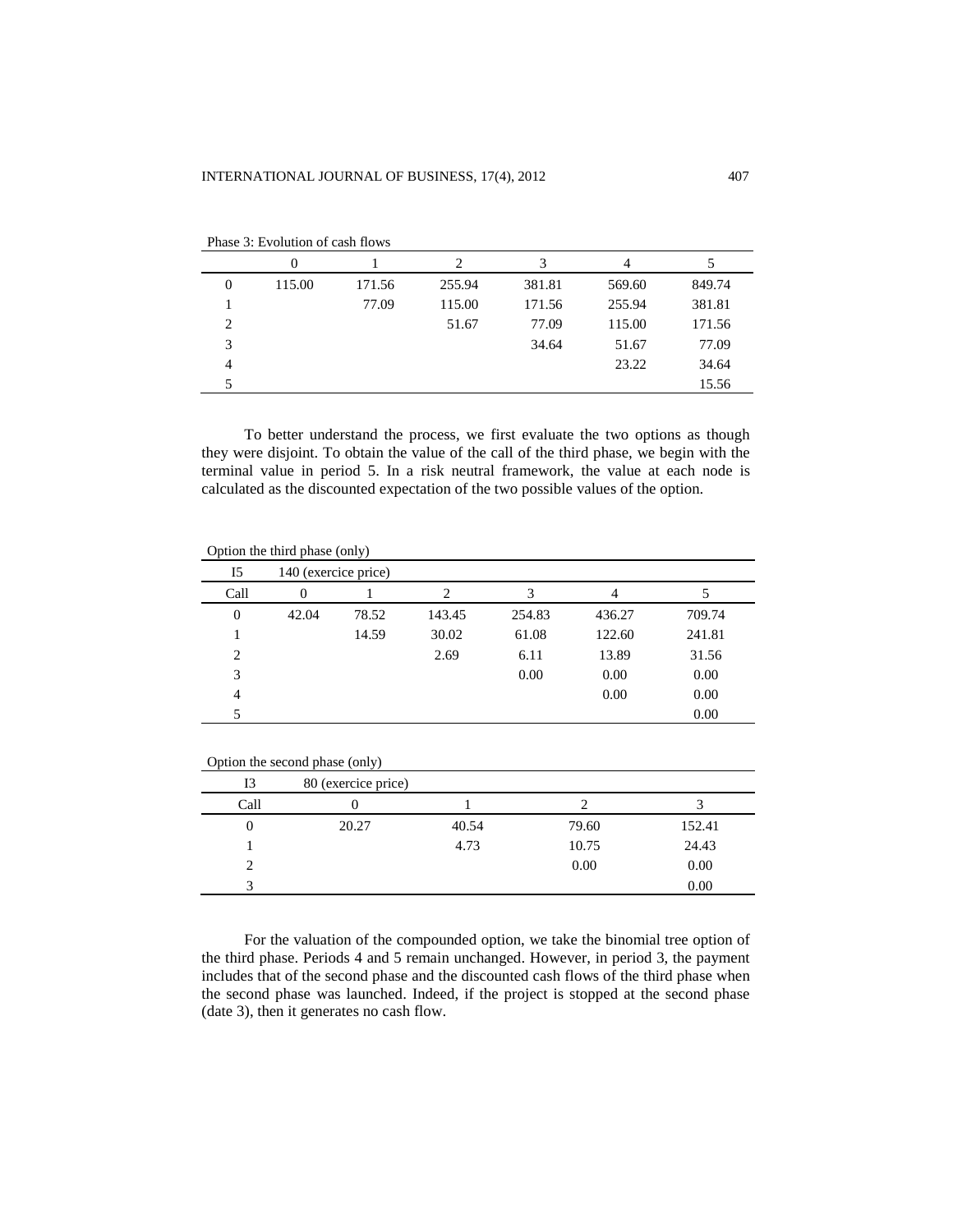| I5<br>I3       | 140 (exercice price)<br>80 (exercice price) |        |        |        |        |        |
|----------------|---------------------------------------------|--------|--------|--------|--------|--------|
| Call           |                                             |        | 2      | 3      |        |        |
| $\overline{0}$ | 60.19                                       | 117.46 | 223.05 | 407.24 | 436.27 | 709.74 |
|                |                                             | 16.57  | 37.64  | 85.51  | 122.60 | 241.81 |
| $\overline{2}$ |                                             |        | 0.00   | 0.00   | 13.89  | 31.56  |
| 3              |                                             |        |        | 0.00   | 0.00   | 0.00   |
| 4              |                                             |        |        |        | 0.00   | 0.00   |
| 5              |                                             |        |        |        |        | 0.00   |

Option made (second and third phases)

The option value obtained is 60.19 million Euros and leads to launch the first phase of the project since the project's overall ANPV is positive. The second and third phases will be undertaken according to the state of the environment respectively in 3 and 5 years.

| Total project value |          |
|---------------------|----------|
| NPV 1               | $-7.083$ |
| Compound Option     | 60.19    |
| <b>ANPV</b>         | 53.10    |

### **III. "MEDICAT" CASE**

This case concerns the development of a new drug. There are four main phases: the search for molecules (phase 1), clinical trials (phase 2), the application for approval with regulatory authorities (phase 3), and the launch of the drug on the market (phase 4). For each of the first three phases, the probability of success is due to an uncertainty of private order, while in the fourth phase, it is determined by the market. Project managers then define a subjective probability associated with the first three phases. For the fourth phase, they use a risk-neutral probability. In addition, we estimate that the weighted average cost of capital is 12%.

The following table summarizes the project:

|                             | Phase 1 | Phase 2 | Phase 3 | Phase 4      |
|-----------------------------|---------|---------|---------|--------------|
| Probability of success      | 0.65    | 0.77    | 0.92    | Risk-neutral |
| Probability of failure      | 0.35    | 0.23    | 0.08    | Risk-neutral |
| Investment                  | 3       | 10      | 2       | 49           |
| duration (Year)             | 2       | 6       |         | 0            |
| Cumulative duration (years) | າ       | 8       | 9       | 9            |
| Discounted cash flow        |         |         | 90      | 90           |
| Free cash flow discounted   |         |         | 0       | 41           |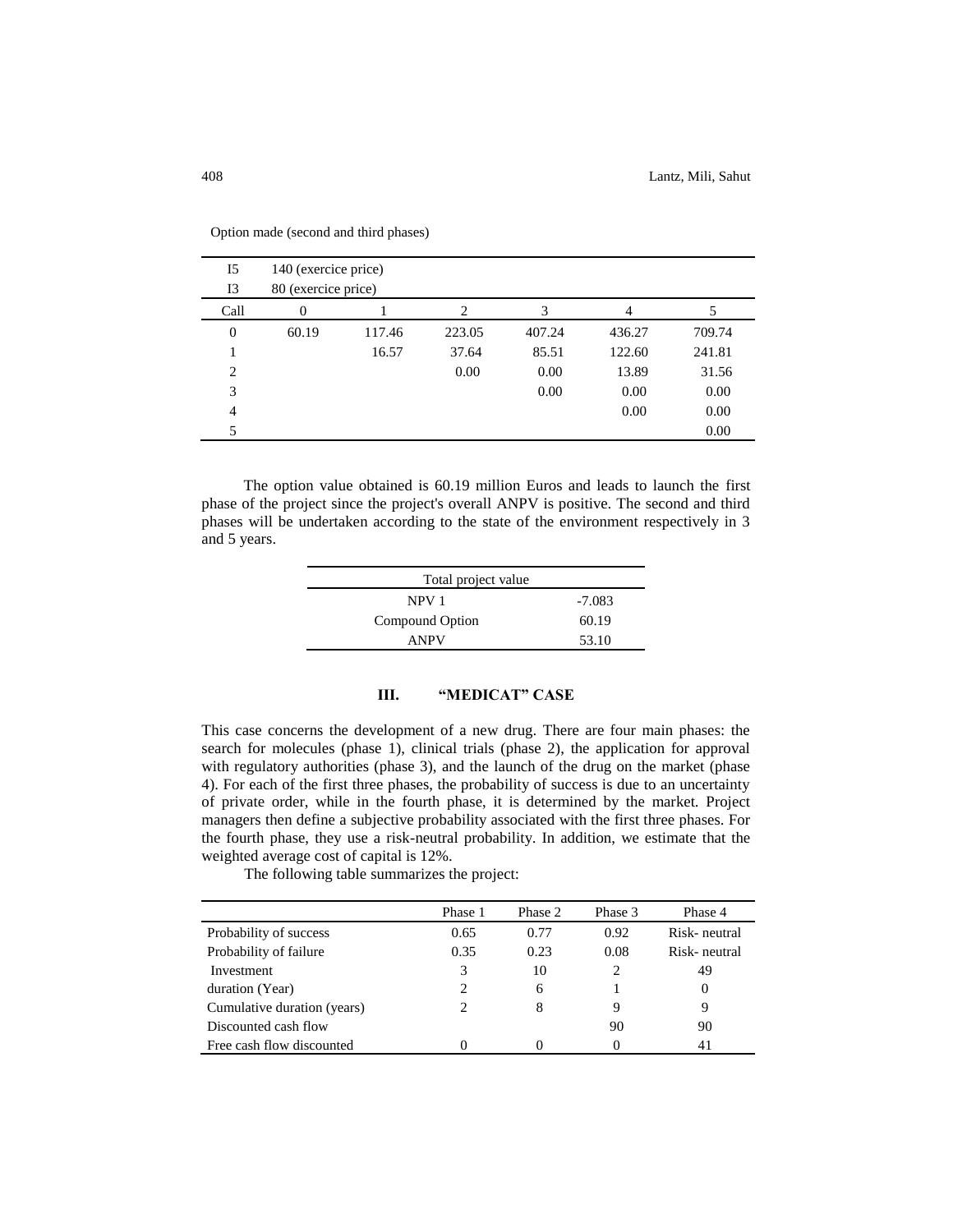In fact, with results from the agreement of the authorities (phase 3), the drug is marketed immediately and generates a free cash flow discounted of 41 (90-49).

The introduction of a private order of uncertainty leads us to combine two approaches to evaluate this project: that of decision trees vs. that of real options.

We consider first the evaluation of Phase 4 for which the parameters of the binomial model are:

| Variable | Description                                   |        |
|----------|-----------------------------------------------|--------|
| S        | Present value of cash flows                   | 90     |
| T        | Maturity of option (years)                    | 9      |
| σ        | Standard deviation of cash flows (volatility) | 45%    |
| r        | Risk free rate                                | 5%     |
| Nb_per   | Number of periods                             | 9      |
| t        | Number of years / number of periods           | 1      |
| Rh       | adjusted risk-free rate: $(1+r)t$             | 1,05   |
| up       | Exp ( $\sigma \times t^{0,5}$ )               | 1,5683 |
| down     | $1/\text{up}$                                 | 0,6376 |
| Pu       | $(Rh\text{-down}) / (up\text{-down})$         | 0,4431 |
| Pd       | $1-Pu$                                        | 0,5569 |
|          |                                               |        |

We deduce the evolution of the cash flows of 9 periods:

| <b>Evolution of cash flows</b> |  |  |  |
|--------------------------------|--|--|--|
|--------------------------------|--|--|--|

| $\Omega$ |        | 2      | 3      | 4      | 5      | 6       | 7       | 8       | 9       |
|----------|--------|--------|--------|--------|--------|---------|---------|---------|---------|
| 90.00    | 141.15 | 221.36 | 347.17 | 544.47 | 853.90 | 1339.18 | 2100.25 | 3293.84 | 5165.77 |
|          | 57.39  | 90.00  | 141.15 | 221.36 | 347.17 | 544.47  | 853.90  | 1339.18 | 2100.25 |
|          |        | 36.59  | 57.39  | 90.00  | 141.15 | 221.36  | 347.17  | 544.47  | 853.90  |
|          |        |        | 23.33  | 36.59  | 57.39  | 90.00   | 141.15  | 221.36  | 347.17  |
|          |        |        |        | 14.88  | 23.33  | 36.59   | 57.39   | 90.00   | 141.15  |
|          |        |        |        |        | 9.49   | 14.88   | 23.33   | 36.59   | 57.39   |
|          |        |        |        |        |        | 6.05    | 9.49    | 14.88   | 23.33   |
|          |        |        |        |        |        |         | 3.86    | 6.05    | 9.49    |
|          |        |        |        |        |        |         |         | 2.46    | 3.86    |
|          |        |        |        |        |        |         |         |         | 1.57    |

To obtain the value of the call, we start with the terminal value at date 9 and go back to the tree branches. Value is obtained at each node from discounted expectation of the two possible future values of the option.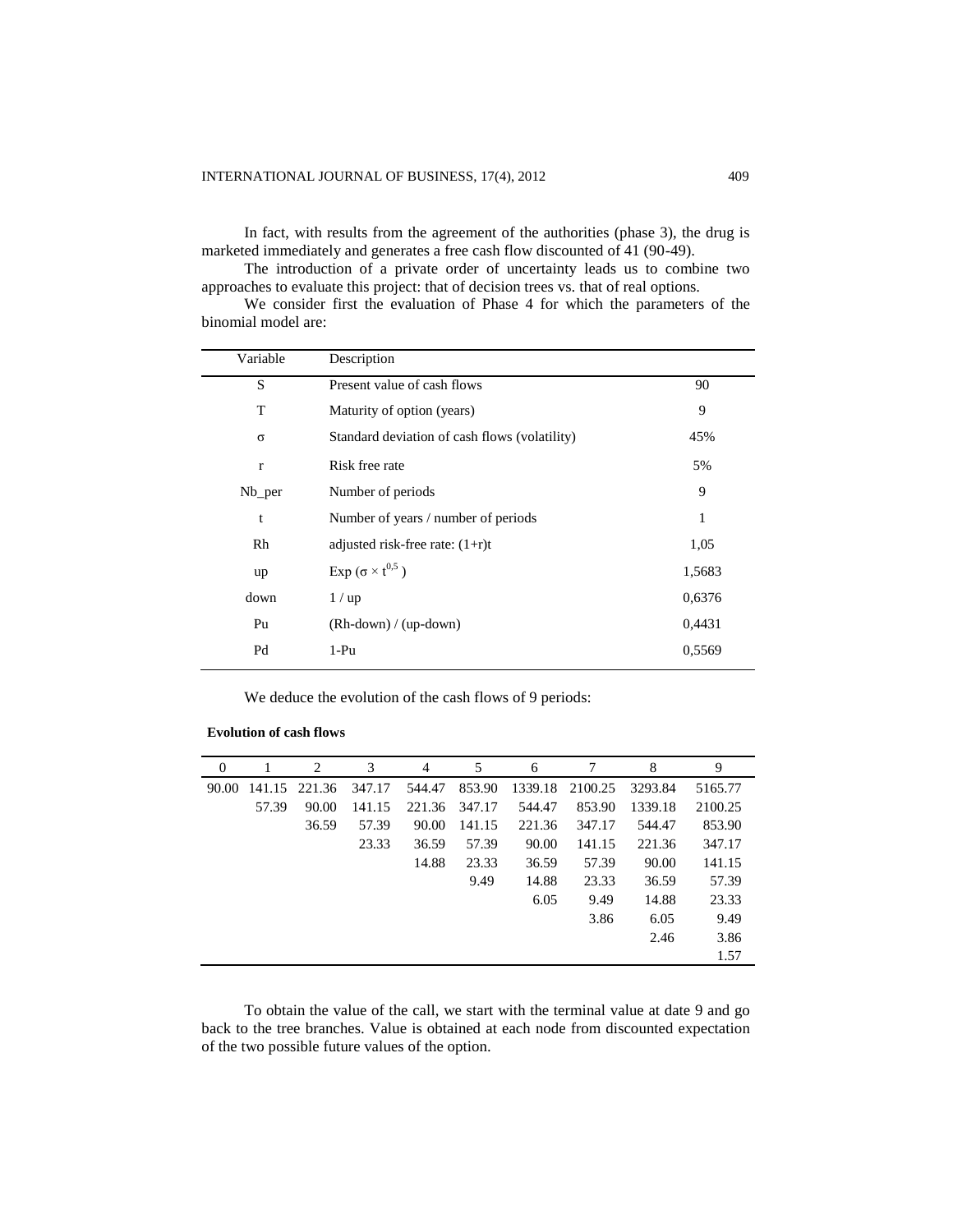Value of the option

| 49 (exercice price) |          |        |                |        |               |        |        |                                              |         |         |
|---------------------|----------|--------|----------------|--------|---------------|--------|--------|----------------------------------------------|---------|---------|
| All                 | $\Omega$ |        | $\overline{c}$ | 3      | 4             | 5      | 6      |                                              | 8       | 9       |
|                     | 66.24    | 112.69 | 188.70         |        |               |        |        | 311.18 506.08 813.58 1296.85 2055.80 3247.17 |         | 5116.77 |
|                     |          | 35.24  | 62.34          | 108.19 | 184.05 306.86 |        | 502.14 | 809.45                                       | 1292.51 | 2051.25 |
|                     |          |        | 16.84          | 31.45  | 57.55         | 102.87 | 179.04 | 302.72                                       | 497.80  | 804.90  |
|                     |          |        |                | 6.73   | 13.51         | 26.67  | 51.50  | 96.70                                        | 174.70  | 298.17  |
|                     |          |        |                |        | 1.94          | 4.26   | 9.30   | 20.16                                        | 43.33   | 92.15   |
|                     |          |        |                |        |               | 0.27   | 0.63   | 1.49                                         | 3.54    | 8.39    |
|                     |          |        |                |        |               |        | 0.00   | 0.00                                         | 0.00    | 0.00    |
|                     |          |        |                |        |               |        |        | 0.00                                         | 0.00    | 0.00    |
|                     |          |        |                |        |               |        |        |                                              | 0.00    | 0.00    |
|                     |          |        |                |        |               |        |        |                                              |         | 0.00    |

Once the value of the option set, we use a decision tree to evaluate the project.

|                         | Node 1         | Node 2 | Node 3               |
|-------------------------|----------------|--------|----------------------|
| Probability of success  | 0.65           | 0.77   | 0.92                 |
| Probability of failure  | 0.20           | 0.23   | 0.08                 |
| Investment              | 3              | 10     | $\overline{c}$       |
| Duration (Years)        | $\overline{2}$ | 6      |                      |
| Value of the option     |                |        | 66.24                |
|                         |                |        |                      |
|                         |                |        |                      |
| Node Phase 3            |                |        |                      |
| Discounted value date 3 |                | 54.41  | $=0.92*66.24/1.12$   |
| NPV date 3              |                | 52.41  | $= 54.41 - 2$        |
|                         |                |        |                      |
| Node Phase 2            |                |        |                      |
| Discounted value date 2 |                | 20.45  | $=0.77*52.41/1.12^6$ |
| NPV date 2              |                | 10.45  | $= 20.45 - 10$       |
|                         |                |        |                      |
| Node Phase 1            |                |        |                      |
| Discounted value date 1 |                | 5.41   | $=0.65*10.45/1.12^2$ |
| NPV date 1              |                | 2.41   | $= 5.41 - 3$         |

The evaluation of the project only with a decision tree gives:

| Node Phase 3            |       |                 |
|-------------------------|-------|-----------------|
| Discounted value date 3 | 33.68 | $=0.92*41/1.12$ |
| NPV date 3              | 31.68 | $= 33.68 - 2$   |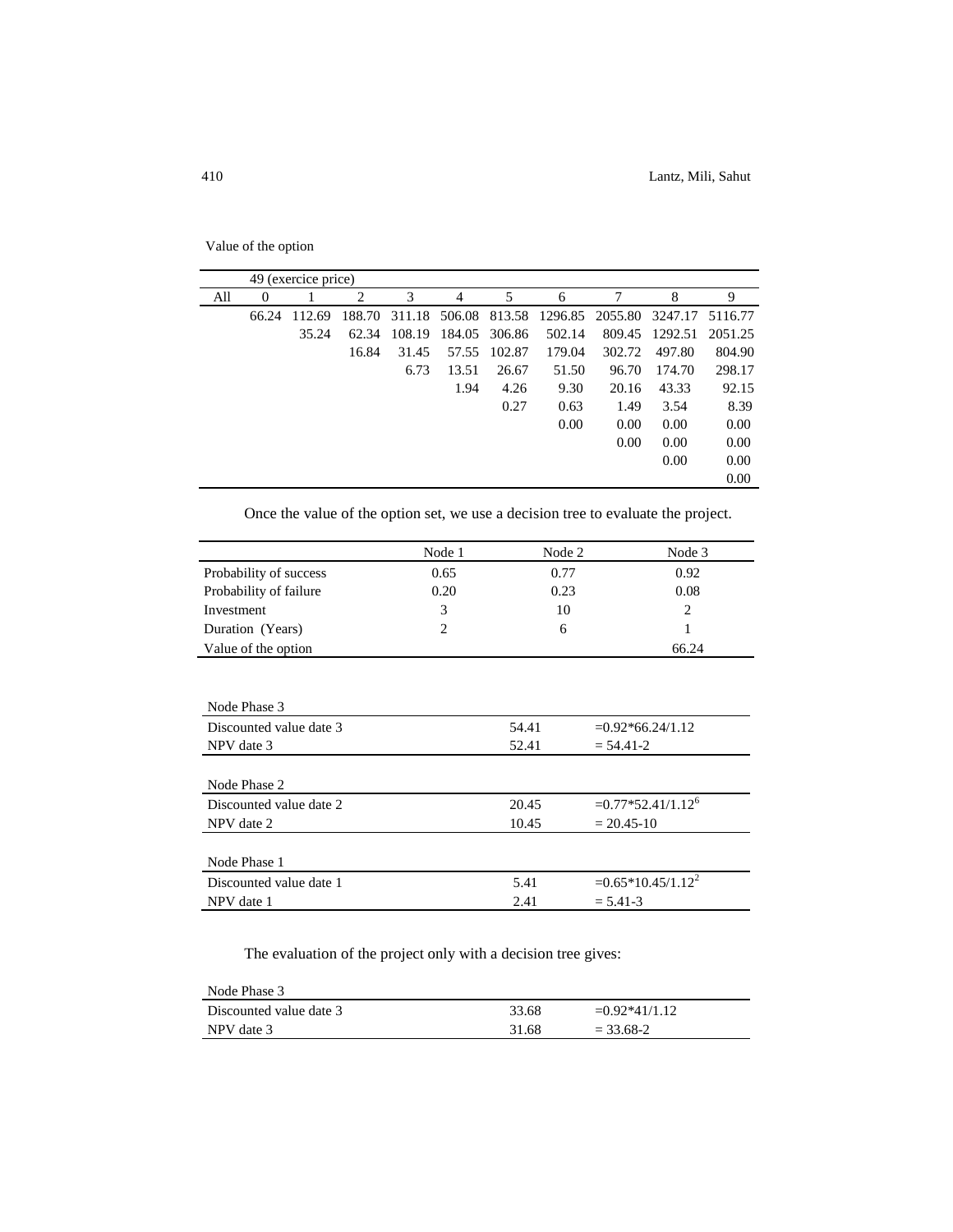| Node Phase 2            |         |                     |
|-------------------------|---------|---------------------|
| Discounted value date 2 | 12.36   | $=0.77*33.68/1.126$ |
| NPV date 2              | 2.36    | $= 12.36 - 10$      |
|                         |         |                     |
| Node Phase 1            |         |                     |
| Discounted value date 1 | 1.22    | $=0.65*2.36/1.122$  |
| NPV date 1              | $-1.78$ | $= 1.22 - 3$        |

Note that the evaluation of the project only with a decision tree leads to a negative NPV, whereas the combined approach of decision tree and real option results in a positive NPV. This second approach allows us to integrate both events with a probability of subjective realization and an evaluation of the potential market in a risk neutral framework (where the probability of success is determined from the up and down that is to say the volatility of cash flows of the project).

The consideration of this option should bring Medicat managers to decide to develop this drug. The product launch depends on the success of the first three phases and the evaluation of the potential market in 9 years.

# **IV. CONCLUSION**

In terms of investment decisions, the real options theory applied to sequential investment presents two advantages. First, this approach incites operators to modify their behavior in relation to the uncertainty by taking into account potential benefits, namely the ability to strongly positive results associated with risky projects. Second, real options lead to enhanced flexibility and help to identify opportunities that were not previously validated.

# **REFERENCES**

- Bellamy, N., and J.M. Sahut, 2007, "Real Option and Consequences of A Sudden Cash Flows Decrease in Investment Strategies", *Bankers, Markets & Investors*, n° 86, January.
- Bellamy, N., and J.M. Sahut, 2006, "Project Evaluation with Network Effects: A Real Option Approach", in *The Economics of Online Market and ICT Networks*, Edited by: R. Cooper and A. Physica-Verlag, May.
- Childs, P., S.H. Ott, and A.J. Triantis, 1998, "Capital Budgeting for Interrelated Projects: A Real Options Approach," *Journal of Financial and Quantitative Analysis* 33(3): 305-334.
- Costa, G.A, S.B. Suslick, and R.F. Schiozer, 2007, "The Real-options Approach to Analyze Sequential Investments in Oil and Gas Projects: An Application to Heavyoil Production Projects," *Society of Petroleum Engineers*, ID 108105-MS.
- Cox, J.C., S.A. Ross, and M. Rubinstein, 1979, "Option Pricing: A Simplified Approach," *Journal of Financial Economics* 7(3): 229–63.
- Smith, J.L., and R. Thompson, 2009, "Rational Plunging and the Option Value of Sequential Investment: The Case of Petroleum Exploration," *The Quarterly Review of Economics and Finance* 49: 1009–1033.